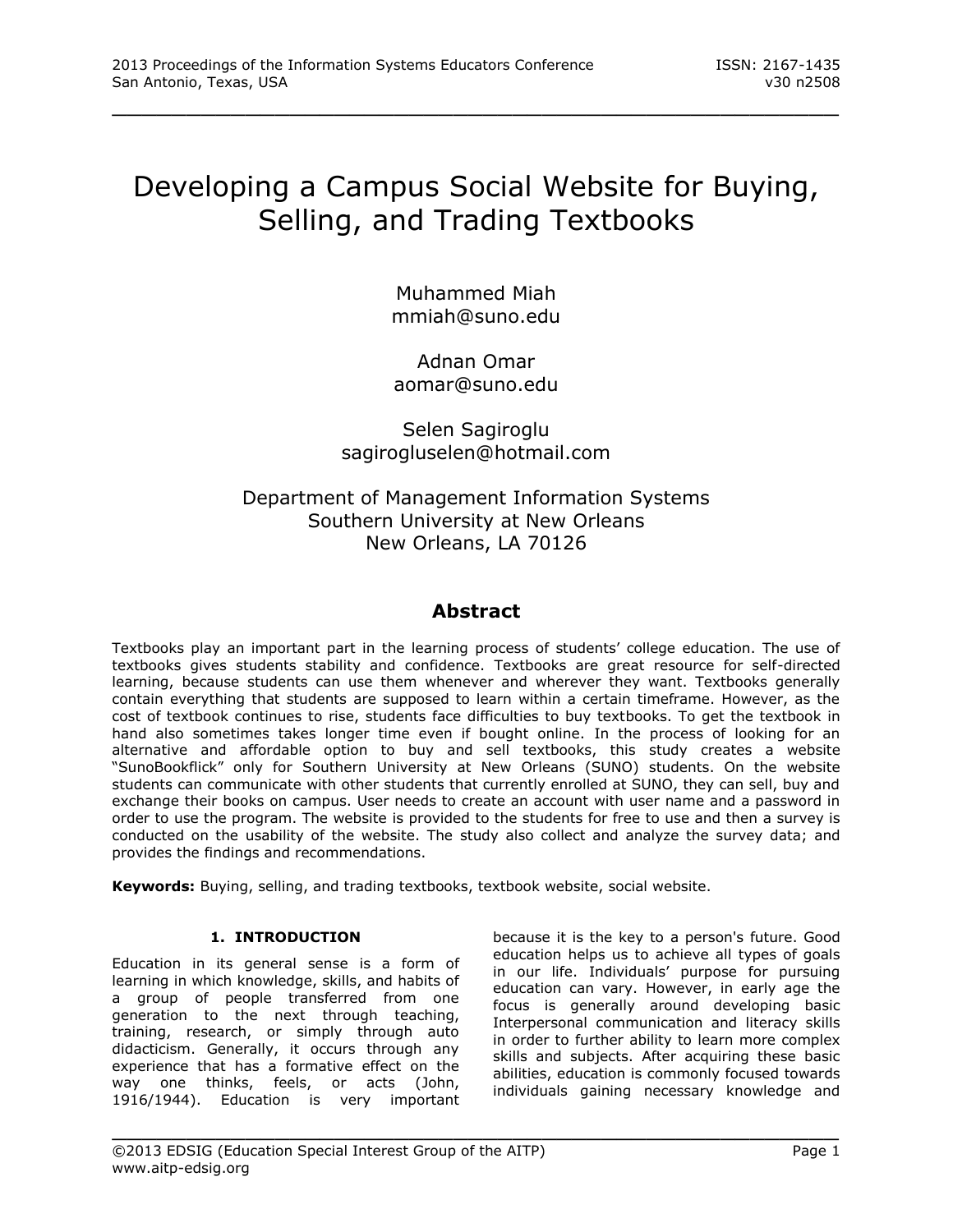skills to improve ability to create value and a livelihood for themselves. Satisfying personal curiosities (Education for the sake of itself) and desire for Personal development, to "better oneself" without career based reasons for doing so are also common reasons why people pursue education and use schools. Education takes almost quarter of our life. Beginning from elementary school and then Middle school and following the high school education is a long period for students and for their families. Therefore, studying is not only long period but also expensive for most of the students and for their families. Textbooks play an important in any educational system. A textbook or course book is a manual of instruction in any branch of study. Textbooks are produced according to the demands of educational institutions. Even though most textbooks are only published in printed format, many are also available as online electronic books. Many books are available illegally, in scanned format on file sharing networks. Many students and families complain about textbook prices most of the time. Textbook market is huge industry for publishing companies so that they easily increase the textbook price without controlling. The textbook market does not operate in exactly the same manner as most consumer markets. First, the end consumers (students) do not select the product, and faculty or professors do not purchase the product. Therefore, price is removed from the purchasing decision, giving the producer (publishers) disproportionate market power to set prices high. Similarities are found in the pharmaceutical industry, which sells its wares to doctors, rather than the ultimate end-user (i.e. patient). Once a textbook is purchased from a retailer for the first time, there are several ways a student can sell his/her textbooks back at the end of the semester. Students can sell to 1) the college/university bookstore; 2) fellow students; or 3) a number of online Web sites or student swap service. Campus buyback: As for buyback on a specific campus, faculty decisions largely determine how much a student receives. If a professor chooses to use the same book the following semester, even if it is a custom text, designed specifically for an individual instructor, bookstores often buy the book back. Student to student sales: Students can also sell or trade textbooks among themselves. After completing a course, sellers will often seek out members of the next enrolling class, people who are likely to be interested in purchasing the required books. Online marketplaces: These are two major types

of online websites students can use to sell used textbooks. Online marketplaces may have an online auction format or may allow the student to list their books for a fixed price. In either case, the student must create the listing for each book and wait for a buyer to order, making the use of marketplaces a more passive way of selling used textbooks. Unlike campus buyback and online book, students are unlikely to sell all their books to one buyer using online marketplaces, and will likely have to send out multiple books individually (http://en.wikipedia.org/wiki/Textbook).

College education takes at least four years. On the average, students take five courses per semester; this means that they buy at least five textbooks every semester. Totally, students buy more than twenty textbooks during the four years college education period. It costs a lot for the students to spend big amount of money just for textbooks. Therefore, students seek relief from rising prices through the purchase of used copies of textbooks, which tend to be less expensive. Some students buy their textbook online, which is the cheapest way of getting textbooks. The disadvantage of buying online, sometimes it takes couple of weeks to be delivered. During shipping period, students are not able to follow their courses without textbook. Even if students buy new or used textbook from bookstore, it is still very costly. In addition, selling the textbook can be very hard process. For example, most of the students have the same textbooks from previous semesters and they want to sell their textbook as soon as possible even it can be sold at a lower price. So selling the textbook with a good price will be hard in this big textbook market. Therefore, students may not be able to get the price they would like to sell.

The objective of this study was to develop a web site for students to buy, sell or trade their textbooks online and to examine its usability. SunoBookflick was created to help SUNO students to save money, time and have easy access to a portal where they can buy, sell and share/trade textbooks. The data were collected in the combination of the textbook sharing websites. The principle function of this project was to provide the methods for developing Textbook sharing website and examining its usability.

The remainder of this paper is organized as follows. Section 2 documents a review of the literature to the usability of book sharing websites. Section 3 discusses the data and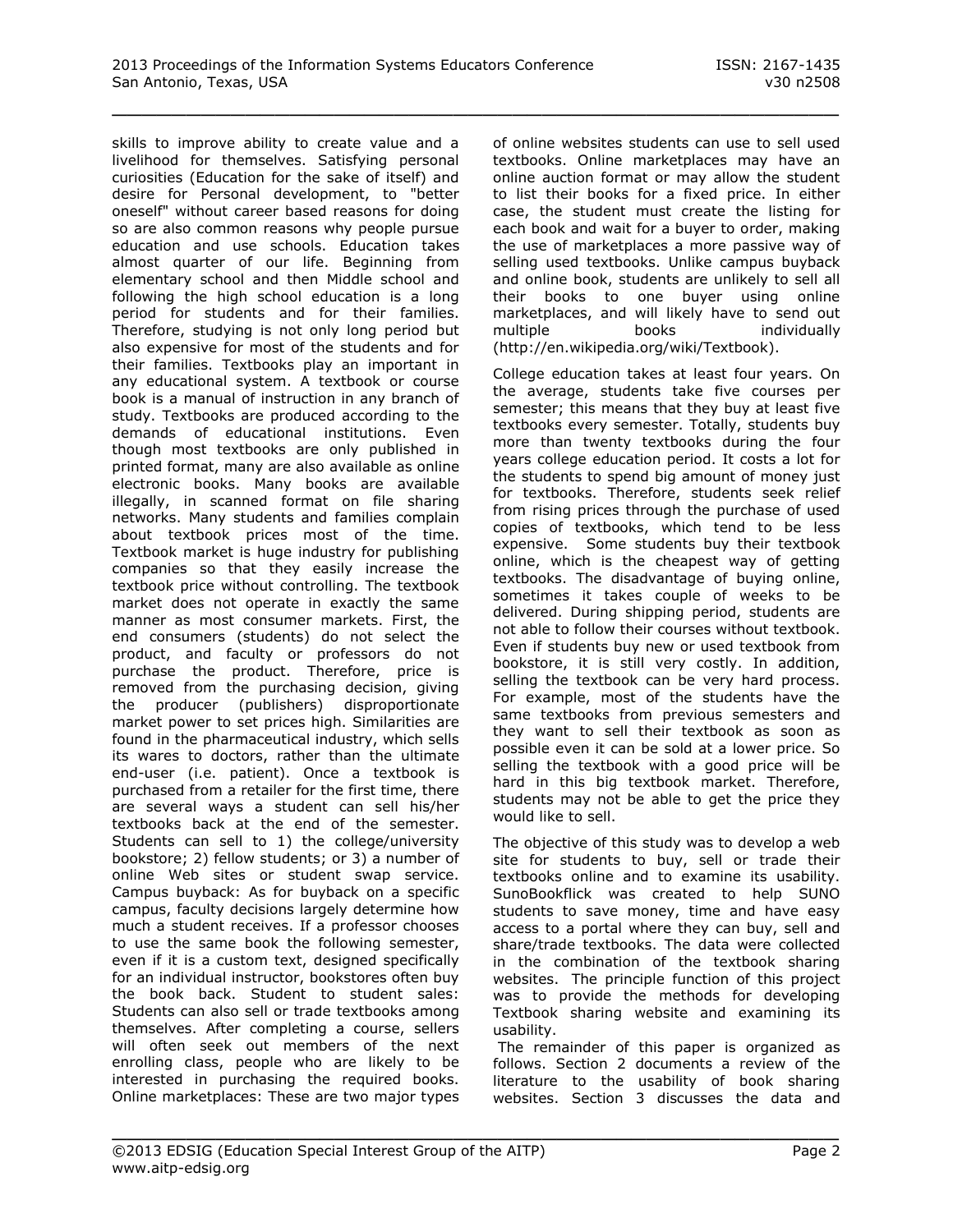methodology about book sharing web site created for SUNO students. Section 4 presents the empirical results. Sections 5 and 6 provide the conclusions and references respectively.

#### **2. REVIEW OF LITERATURE**

The internet has given us the ability to connect with people from around the globe with a few clicks of a button, making it easier than ever to keep in touch with our friends and family. Because of that, social networking is the biggest industry of our time, but it wasn't always that way. Geocities was among the first social networking sites on the Internet, launching its website in 1994. Its intent was to allow users to create their own websites, dividing them into "cities" based on the website's content. In 1995, TheGlobe.com was launched, offering users the ability to interact with people who held the same interests and publish their own contents. Two years later, in 1997, AOL Instant Messenger and SixDegrees.com were launched. This was the year instant messaging became popular and it was the first time internet users were able to create a profile and friend each other (Walker, 2011).

Friendster was the pioneer of social networking. In its first three months, the social networking website acquired 3 million users, amounting to 1 in 126 internet users being members at the time. Friendster served as the launching point for the widely popular MySpace, who cloned Friendster and launched after just 10 days of coding. In the following years, other social networking websites like Classmates.com, LinkedIn and Tribe.net started to pop up, including what was to be the most popular social networking website in internet history. Facebook.com was launched in 2004 with the intent to connect U.S. college students, starting with Harvard College. In its first month, over half of the 19,500 students signed up. After gaining popularity, Facebook opened its registration to non-college students, and in 2008, Facebook surpassed MySpace as the leading social networking website (Walker, 2011).

Development of Social Networking web sites also influenced the Book sharing web sites. Shelfari is a social network devoted to create a global community of booklovers by encouraging users to discuss and share their favorite books with friends and strangers. By allowing users to build a virtual bookshelf, Shelfari creates a great visual interface for sharing great books.

BookCrossing is a book-based social network where members release books back into the public by leaving them on park benches, at the gym or at school. One part social network and one part social experiment, BookCrossing lets you participate in giving back to the world of literature by passing on your favorite books. Reader2 is a book social network that allows one to tag his/her books with a keyword and categorize them any way they want. He/she can interact with friends, display your book lists on his/her own blog, and discuss books with other readers. One great feature of Reader2 is the ability to recommend a book based on another title. This works by matching up similar keywords used to describe the book and generating a list based on those keyword matches. Revish is a social network for book reviews. It is not only writing reviews of his/her favorite books, he/she can also create a journal of the books have read. Moreover, by using the Revish API and the provided widgets, one can also share the book list on the blog or on MySpace or Facebook profile. ConnectViaBooks is a social network where booklovers can find other people who enjoy similar books. Publishing and sharing book lists allows users to connect with others, and by writing reviews, users share their love of books with the public. Users can create multiple book lists, publish those lists on their own blog, and engage in lively discussions about books. Campus Textbook Deals is an online resource that was created to assist potential students in their search for the cheapest textbooks attainable online. The website is online resource assisting students to find the best textbook deals (Book Social Networks, 2013).

CampusBooks searches dozens of bookstores, thousands of sellers, and millions of new and used textbooks to find you the lowest textbook prices on the Internet. It allows comparing prices on textbooks now using the search box, or find textbooks at campus using school booklist. If someone is buying more than one book, then she/he can use the book bag to compare prices on all textbooks at once. The website compare every combination of price, shipping, tax, and coupons at all the bookstores, and give the lowest total price on all new and used textbooks at once (CampusBooks, 2013).

Despite all of the websites available to buy/sell textbooks, buying/selling textbook is still difficult, costly and time consuming for many students.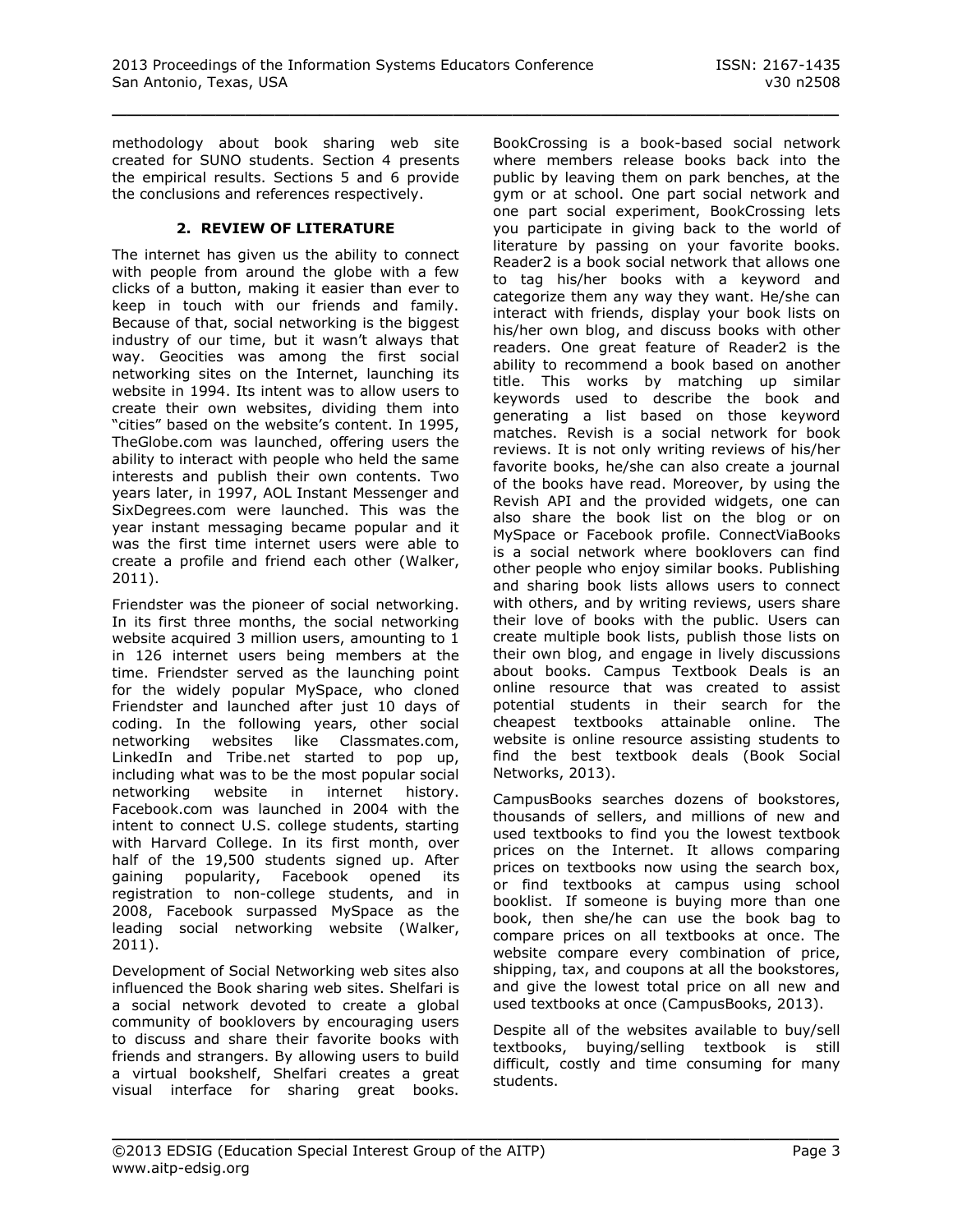While designing book social network web sites, usability is extremely important factor. Usability determines web sites popularity and number of visitors. If the web site has poor usability, many visitors will not come to the website.

Usability studies examine user/technology interfaces in order to improve design so that it is more user oriented (Nielsen, 2001). Applied to websites, the term usability means intuitive navigation, a good search function and easy checkout. Slow downloading raises the likelihood that customers abandon the site (Nielsen, 1993).

The human-computer interaction community aims to increase the awareness and acceptance of established methods among software practitioners. One of the basic lessons we have learned in human-computer interaction (HCI) is that usability must be considered before prototyping takes place. Thus, user interface design should more properly be called user interface development, analogous to software development, since design usually focuses on the synthesis stages, and user interface components include metaphors, mental models, navigation, interaction, appearance, and usability (Marcus, 2002).

It is generally accepted that the following five essential usability characteristics should be part of any software project: learnability, so the user can rapidly begin working with the system; efficiency, enabling a user who has learned the system to attain a high level of productivity; memorability, allowing the casual user to return to the system after a period of non-use without having to relearn everything; low error rate, so users make fewer and easily rectifiable errors while using the system, and no catastrophic errors occur; and satisfaction, making the system pleasant to use (Shneiderman, 2005).

Questionnaires are useful for studying how end users use the system and their preferred features, but need some experience to design. They are an indirect method, since this technique does not study the actual user interface: it only collects the opinions of the users about the interface. A simpler form of questionnaire is the interview. The form of the interview can be adjusted to respond to the user and encourage elaboration (Holzinger, 2005).

There are many other important quality attributes. A key one is utility, which refers to the design's functionality: Does it do what users need? Usability and utility are equally important: It matters little that something is easy if it is not what one wants. It is also no good if the system can hypothetically do what one wants, but there is no way to make it happen because the user interface is too difficult (Nielsen, 2001).

#### **3. METHODOLOGY**

The purpose of this study is to examine usability features of Book social network websites. Ten leading book social websites across different web design categories were examined for this study. In order to achieve the objectives of this study, one template website was used to accommodate the usability features. SunoBookflick was created, so that it could be distributed to students of SUNO and other campuses.

#### **Questionnaire**

The questionnaire (see Appendix) was created for examining the usability of SunoBookflick. It was developed and analyzed with the help of the usability features. Each question was categorized with respect to a Hollinger's usability feature. A descriptive title and an introduction title were written for the questionnaire. At the beginning of the questionnaire, it was indicated what respondents should do. Questions were created to see if users like this kind of website. Simplicity was designed to enable respondent, to recognize what is asked in the question. Due to the nature of the questionnaire, respondents were instructed to use their own criteria and not to be impacted by general guidelines, i.e., they were asked to fill out the form with full subjectivity.

#### **Respondents**

The questionnaire was submitted to 100 students at Southern University at New Orleans. The respondents included undergraduate and graduate degree students. After using the website, students took online survey by clicking survey button, which redirects them to the Surveymonkey website. This online survey was used because it was easy to collect data. After the data collection, the responses were saved in a Microsoft Excel spreadsheet as a table. The analysis of data is shown in Section 4.

SunoBookflick website was developed for SUNO students to share their books easily in campus. According to the needs of students, the required updates for the SunoBookflick website were determined. The home page of SunoBookflick website is shown below in figure 1.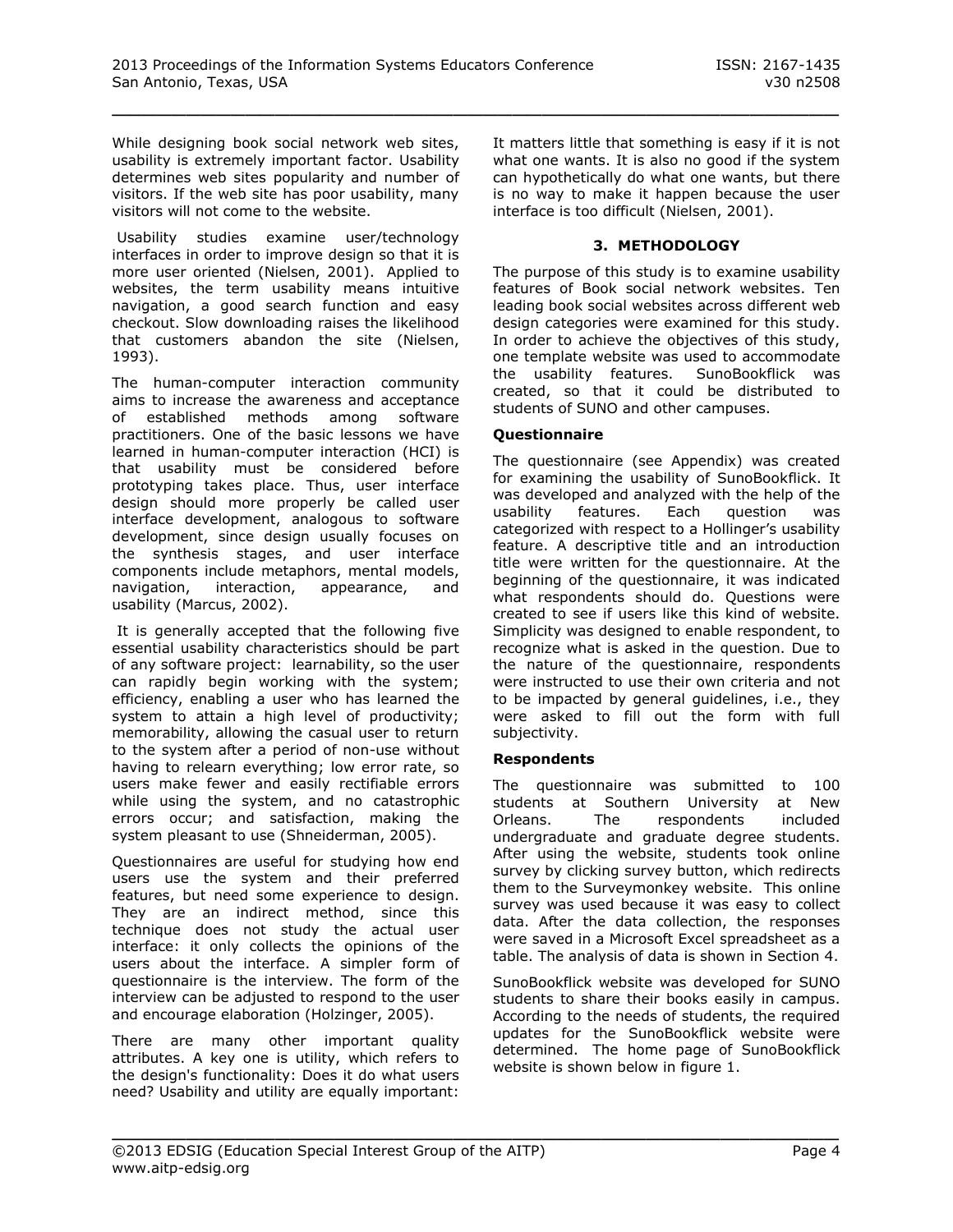In website, the logo was placed in the top-left Ease of use navigation depends on what types of links normally appear on the web pages, where they were placed, and how they appear visually. Before gathering data, it was necessary to develop a set of characteristics that could determine the general features of navigational interfaces across the sample of five book social network websites.



Figure 1: Screenshot of Website Home Page

The design of well-known book social websites such as goodreads and Connectviabooks were examined, it was considered that the navigation should be on the top. In addition, the login field and register button were placed on the left of main body. Logout field were placed to the right side under the banner.

According to these usability rules, the following updates were done for the SunoBookflick website:

*Learnability:* According to this feature, the size of the web page was increased. The size of the images and buttons were increased on the first page, and after the users click on the buttons and links, related page will be opened. These changes allow users to rapidly begin working with the system.

*Efficiency:* Home page, MyAccount, Admin and take a survey links were placed in the Navigation to the top to achieve a high level of productivity for the users. By using this navigation, users feel that they can reach to the information page that they are looking for. Because of this change, website works at a reasonable speed and is adapted to their browser.

*Memorability:* The website was designed to enable users to return to it after a period of nonuse without having to relearn everything. For example, a login part has the feature that the user can be remembered by the browser. In addition, the login part has a reminder property for username and password fields. This feature helps users when they forget their username or password.

*Low error rate:* By adding left and top navigation, the website decreases the error rate for the users. If the users accidentally click on a different link, they can return to the right page by using the related link placed on top. By doing this, users make fewer and easily rectifiable errors while using the system, and no catastrophic errors occur.

*Satisfaction:* In order to make the system pleasant to use, the banner size was increased and attractive banner chosen. In addition to this, sizes of images were increased, so the users could easily see the product they wanted in the website.

The website created was a campus social website where students are able to communicate with each other by sending/receiving messages, creating forums and discussions. But the main purpose of this study was to allow students to buy, sell, and share/trade textbooks through the website. Then a survey was conducted after using the website to determine the usability of the website. The analysis of data is shown in next section.

#### **4. FINDINGS**

This section presents the data collected from the survey as well as statistical analysis and graphical presentations obtained from analyzing the data.



Over 99% of the respondents were familiar with buying textbook online and book stores. This may be because most students have to have textbook to follow the class.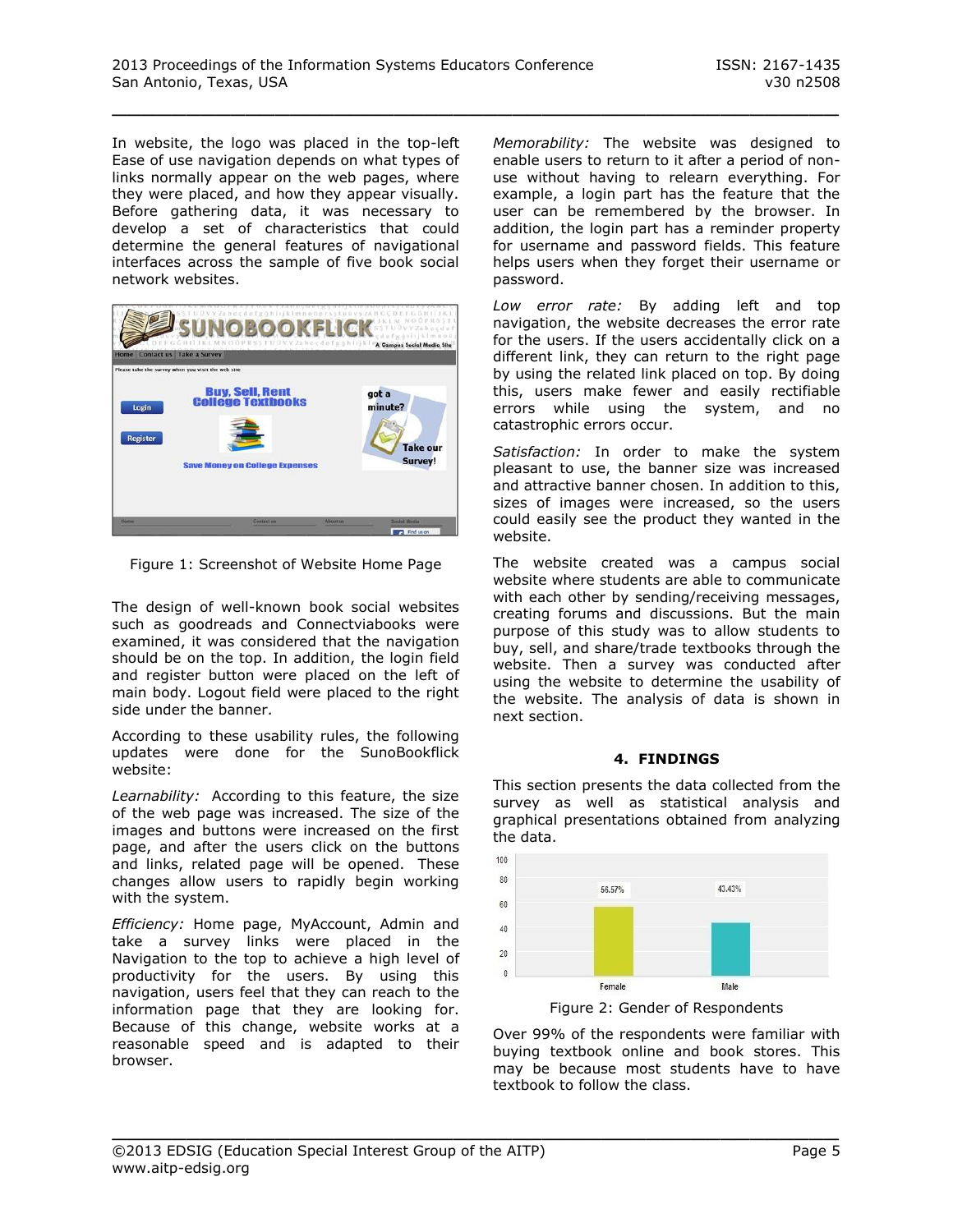Out of 100 students who responded, 80 current students had actually participated in the website and 20 of them faculty, staff, alumni and future students used the website and took the survey.

Figure 2 demonstrates the gender characteristics of the survey sample. Out of 100 participants, 99 answered and one person skipped this question. Female respondents constitute 56.57% of the whole sample, whereas male respondents make up the remaining 43.43%. This result shows that the survey was taken slightly more by females.

Figure 3 indicates the status of the survey participants. Out of 100 respondents, 4 people skipped and 96 people answered this question. Current undergraduate and graduate students constitute 83.33% of the survey takers. 52.08% of them are undergraduate students, while 31.25% are graduate students. The rest of the survey was answered by 1.04% faculty members, 3.13% staff, 7.29% alumni and 5.21% future students. Overall, this result shows that the website mostly takes students' attention.



Figure 3: Status of Respondents



Figure 4: Ways of Buying Textbook

Figure 4 reveals that most of the respondents (83.84%), prefer to buy their books online. The second most popular way for buying books is through other students and friends and they account for the 35.35% of the survey takers. On the other hand, campus bookstore and other bookstores, which are seemingly more

expensive sources, receive less demand. The online option is the cheapest alternative and this explains the high demand for it.

Figure 5 shows that 75.26% of participants prefer to sell or trade their used textbooks. 24.74% of the whole participants do not sell or trade their textbooks. This figure shows that some of people are not able to find ways to sell or trade their books or they do prefer to keep their textbooks.



Figure 5: Selling/Trading Textbooks

Figure 6 states that, among the people that are selling/buying/trading textbooks, 95.88% of them would be very interested in SunoBookflick or similar website on campus.



Figure 6: Interest on SunoBookFlick Website



Figure 7: Liking of the Website

According to Figure 7, most of people like SunoBookflick for selling/buying/trading textbooks. 38.54% of the survey participants strongly like the website and 40.63% like it. This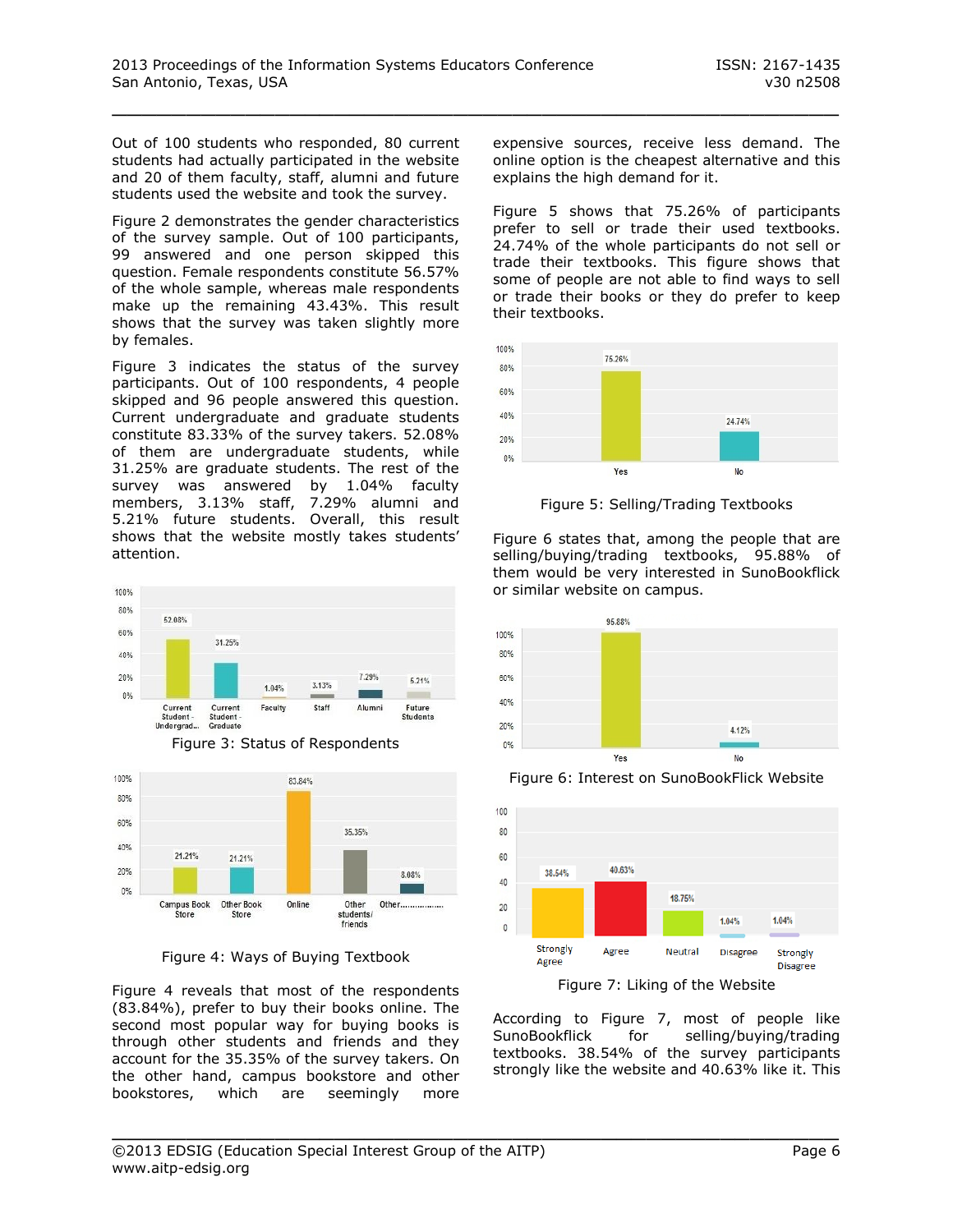shows that once this kind of website becomes available, it will attract a lot of interest.

Figure 8 shows how easy people find SunoBookflick website to use and navigate. In total, 78.95% of the survey takers think that it is very convenient in the sense that it is easy to use and navigate. It is important for a website to be user friendly at the first glance, and SunoBookflick seems to be highly recognized as easy to use according to most of the survey respondents.



Figure 8: Easiness to Use the Website

Figure 9 indicates that SunoBookflick found to be easy to find/search textbook ads. 74.47% of the participants think that the search function is user friendly because one can search all the materials very easily.







Figure 10 reveals that the website is not only user friendly for buyers but it is also very intuitive for people those want to post ads for textbooks. The results show that 74.74% find SunoBookflick easy for advertising textbooks.

Figure 11 clearly demonstrates that, SunoBookflick will be extremely useful for students in buying/selling/trading textbook on campus. Given the fact that, students were already in need of an organized platform where they can easily search for textbooks or put an advertisement to sell by their own. SunoBookflick makes it very convenient for all students to exchange their textbooks. Every semester, hundreds of students complete their classes and new ones start taking the same classes. Without SunoBookflick, many students will be searching the internet to find the cheapest match for their required textbook or many of them will not be able to sell their used ones because of the difficulties of posting an advertisement to an outside website. SunoBookflick will be an easy and useful solution to many of the students' textbook buying/selling problem. The previous survey answers of the participants already show that the website has been found user friendly and easy to navigate. Given the need and demand for a website like SunoBookflick, the many advantages it will bring to the student community in the college will be highly appreciated.



Figure 11: Usefulness of the Website

#### **Limitations**

\_\_\_\_\_\_\_\_\_\_\_\_\_\_\_\_\_\_\_\_\_\_\_\_\_\_\_\_\_\_\_\_\_\_\_\_\_\_\_\_\_\_\_\_\_\_\_\_\_

In this study, the research team would have loved to include as many students as possible all over the campus but it was difficult to guarantee that internet users in different campus would respond to the questionnaire. Moreover, due to time constraints the research team was unable to present a significant number of users of both websites located in the Southern University at New Orleans campus area as well as beyond. In spite of these limitations results from the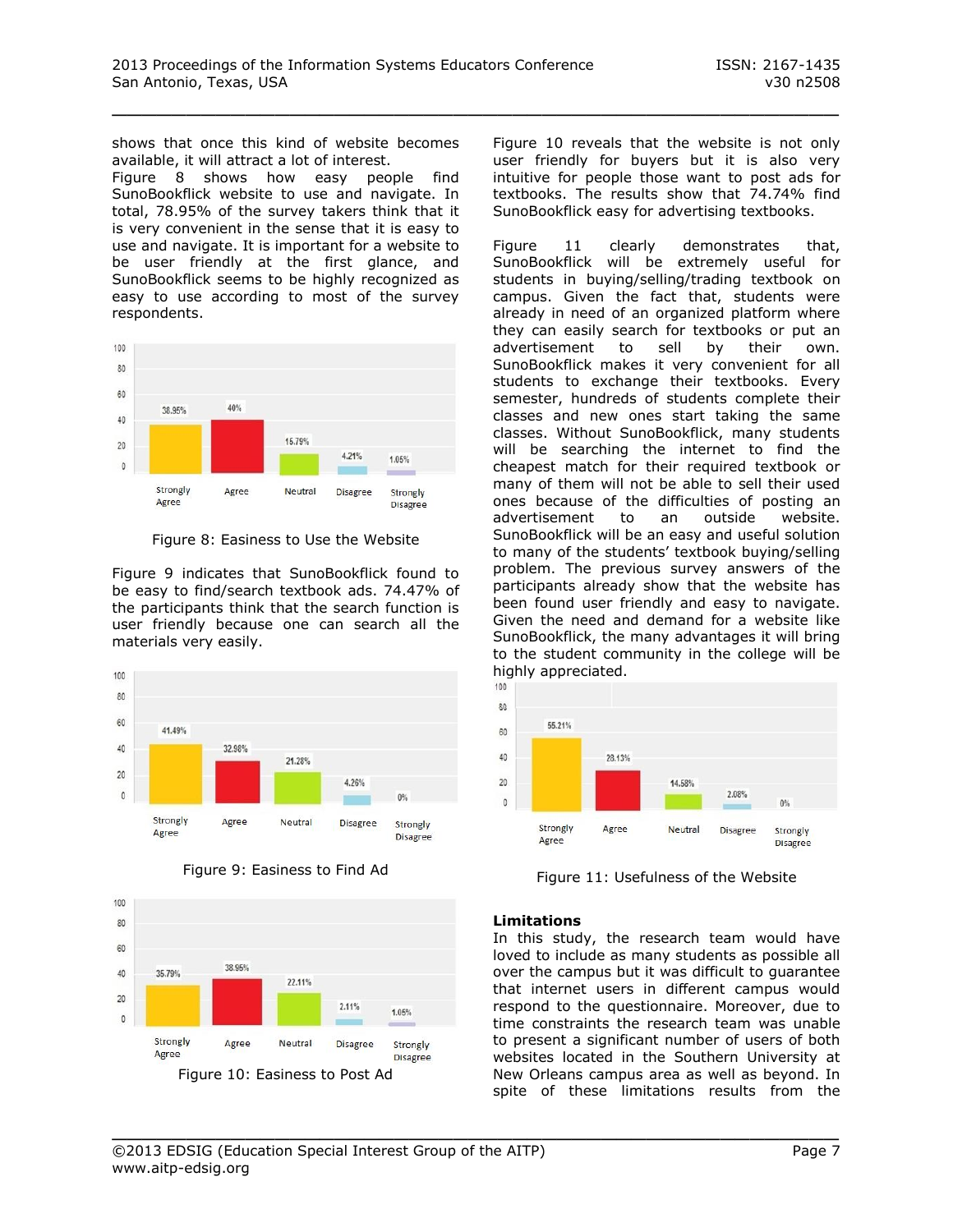survey, correlate with the findings of other studies that had a similar research purpose.

#### **5. CONCLUSIONS**

The importance of textbook for students cannot be underestimated. Buying textbook processes could take days and even weeks for students to complete in the past, but now it takes just couple of hours or a day. Currently, Textbook sharing websites allow different students to access and buy textbooks that they are looking for. However, it is necessary that the Textbook sharing web sites interface should be userfriendly and have more usable web design so as to help students to obtain their desired results easily. Based on the aforementioned, this study seeks to restate the importance of website usability for Book sharing websites.

During the course of this study, it was observed that usability of online book sharing websites has led to increased student-satisfaction. Explaining the aforementioned in detail, book sharing websites that ranked low in usability and user-friendliness were found to be less satisfying for the students. In contrast, students had higher satisfaction Website that was ranked higher in usability and user-friendliness features and user-friendly design.

Holzinger's usability features were analyzed to improve the usability of a website. According to the questionnaire results, the usability of a website increases for each of the usability factor. Using the Surveymonkey website, the authors applied the survey reports to show the usability results of book sharing website. The survey analysis showed that the book-sharing website has high usability on each usability factor.

Future efforts to minimize website usability problems will certainly include a combination of human-computer interaction, increased awareness on websites usability, research on usability factors for web design and new technological solutions. Current usability methods should be evaluated and developed to get better results. To help the students with their textbooks, every campus should have a website like SunoBookflick where students are .

able to buy, sell and/or trade textbooks easily and in a less costly manner.

To build up the "Developing a book sharing web site and examining its usability" research, a survey which provides different scenarios in a questionnaire may be conducted. To contribute to understanding the technological implications of usability of websites, further research closely related to ease of use and user-friendly websites are highly recommended. Researching other factors that influence usability of websites can also intensify this study.

#### **6. REFERENCES**

- Book Social Networks. (2013). Retrieved on March 25, 2013, from http://webtrends.about.com/od/socialnetwor ks/tp/book-social-network-list.htm
- Campusbook. (2013). Retrieved on March 26, 2013, from [http://www.campusbooks.com](http://www.campusbooks.com/)
- Holzinger, A. (2005). Usability Engineering Methods for Software Developers, Communications of the ACM - Interaction design and children Vol.48, No. 1.
- John, D. (1916/1944). Democracy and Education. The Free Press. pp. 1–4.
- Marcus, A. (2002). Dare we define user-interface design? Interactions 9, 5, 19–24.
- Nielsen, J. (1993). Usability Engineering, Morgan Kaufmann, 1 edition.
- Nielsen, J. (2001). Did poor usability kill E-Commerce?, Jakob Nielsen's Alertbox, August 19, 2001.
- Shneiderman, B. (2005). Designing the User Interface, 3rd ed. Addison-Wesley, Reading, MA.
- Walker, M. (2011). The History of Social Networking, Webmaster View, August, 2011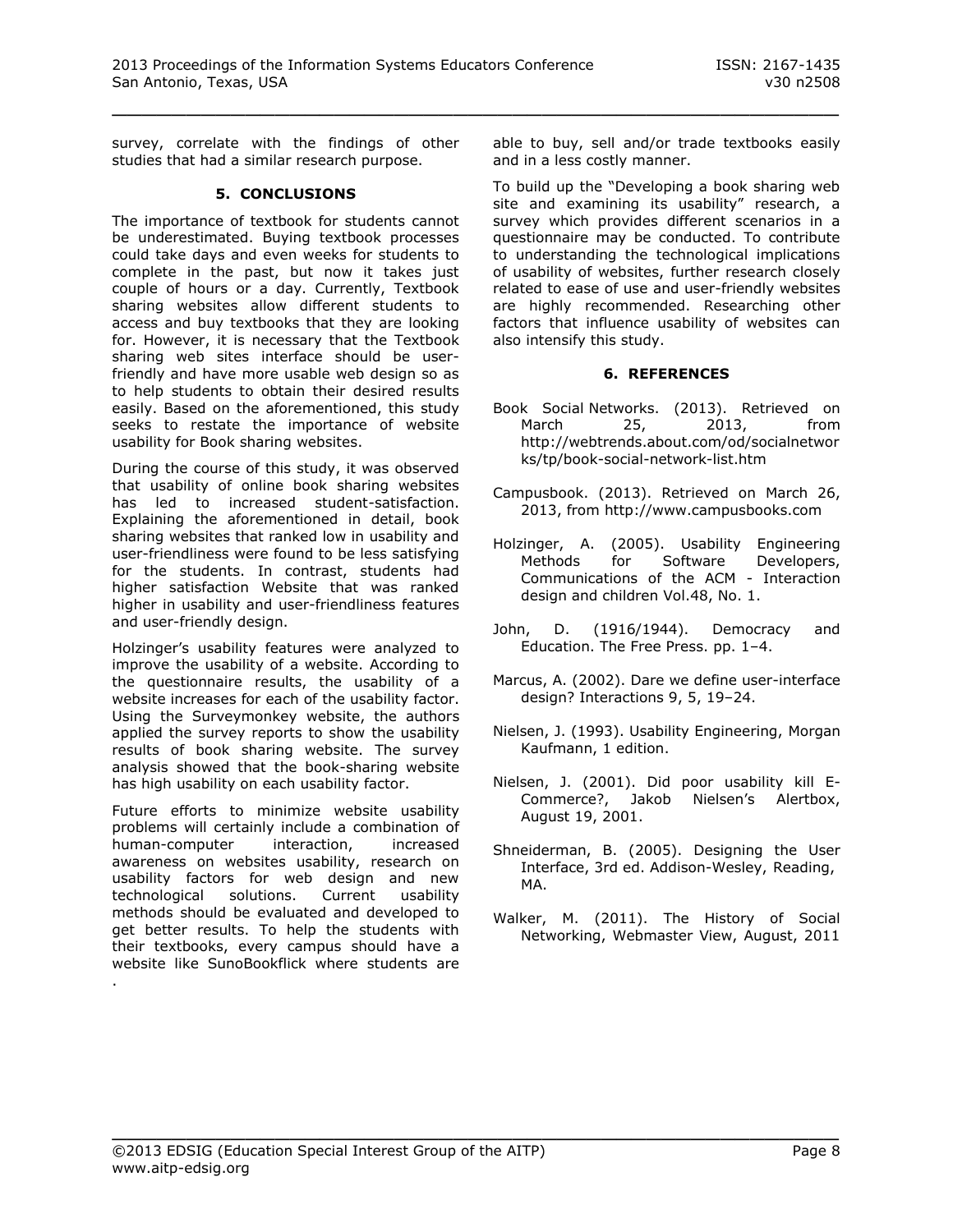# **Appendix**

\_\_\_\_\_\_\_\_\_\_\_\_\_\_\_\_\_\_\_\_\_\_\_\_\_\_\_\_\_\_\_\_\_\_\_\_\_\_\_\_\_\_\_\_\_\_\_\_\_

#### **Survey Questionnaire:**

#### 1. What is your gender?

- $\bigcirc$  Female
- $)$  Male

#### 2. Are you.....?

- Current Student Undergraduate
- Current Student Graduate
- $\bigcirc$  Faculty
- ◯ Staff
- Alumni
- ◯ Future Students

#### 3. How do you usually buy your textbook?

- Campus Book Store
- Other Book Store
- Online
- Other students/ friends
- Other..................

## 4. Do you sell or trade textbooks?

- ◯ Yes
- $\bigcirc$  No

## 5. If you are interested in selling/buying/trading textbook, would you be interested in this kind of website (SunoBookflick)?

- ◯ Yes
- $\bigcirc$  No